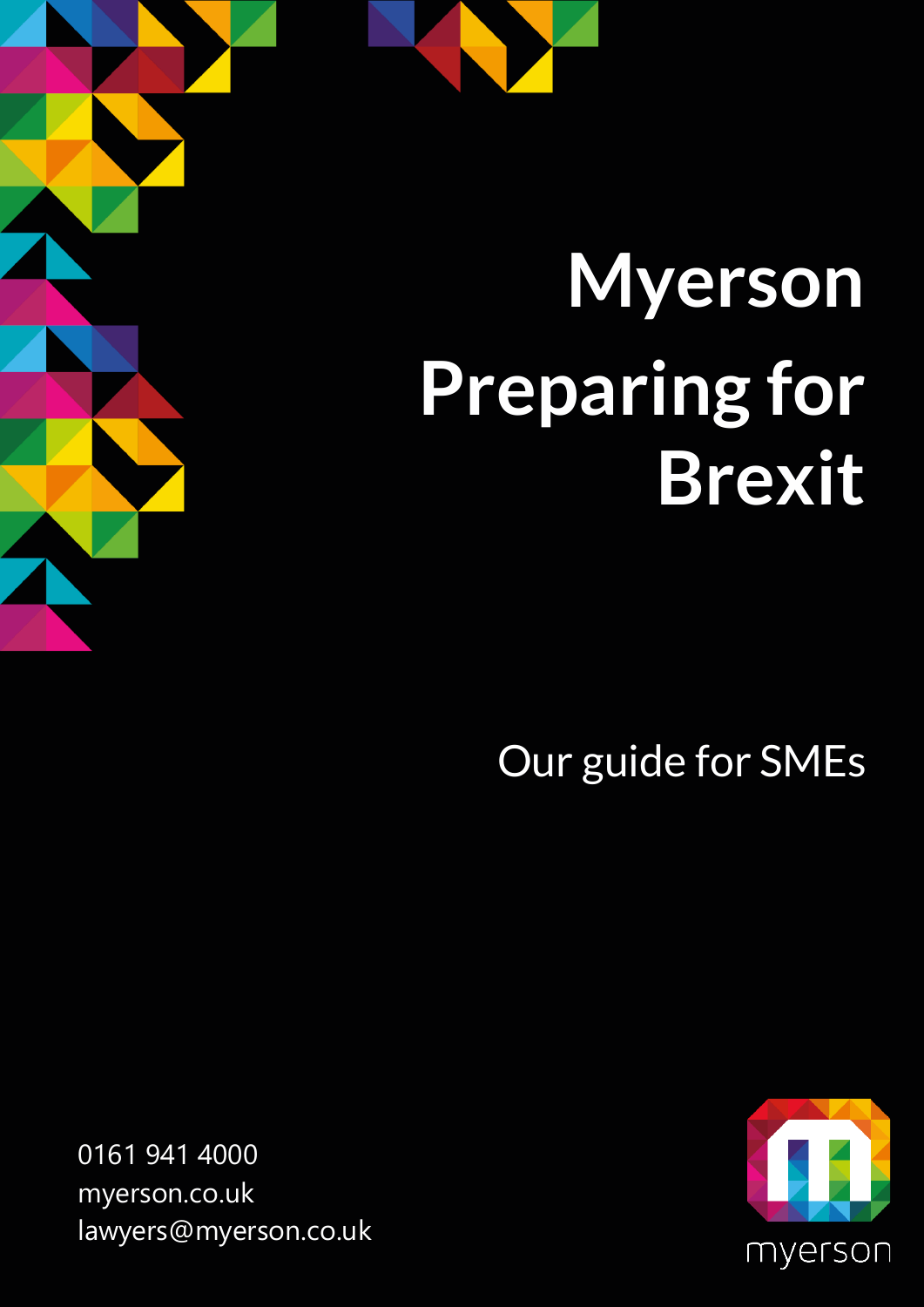# **Welcome**

We understand the challenges and opportunities which Brexit presents to SMEs and we are passionate about taking care of your business interests and helping you to navigate the transition into the Post-Brexit era. It is a deep source of satisfaction that so many businesses choose Myerson as their trusted adviser.

## **Why Myerson?**

We are proud to be ranked as **Top Tier**' in the prestigious international directory **The** [Legal 500](https://www.legal500.com/firms/2471-myerson-solicitors-llp/3510-altrincham-england/), and commended by The Times 'Best Law Firms 2019'. Therefore, you can rest assured you will receive a high quality and truly personal service.

With change comes opportunity and being informed of the impact of Brexit is crucial in order to plan effectively for the post-Brexit era. We can advise you and your business to help you to mitigate the unforeseen issues, and take advantage of the opportunities, which Brexit presents.

### **How we work.**

Every client is different, and we are here to support you every step of the way.

Personal, partner-led service. Our most experienced solicitors get to know you and your business inside out. We strive to become your trusted advisers, providing added value and most of all, a genuinely personal service.

The highest level of expertise. Combining commerciality, practicality and legal expertise enables us to deliver every time. Our solicitors have a wealth of knowledge gained from advising clients of all shapes and sizes.

A team you can trust. You're in safe hands. We have a team of specialist lawyers from across our employment, litigation, corporate & commercial departments who have indepth knowledge of the economic changes following the impact of Brexit. Our departments work together to ensure that the best outcome for our clients - our expert team knows its stuff!

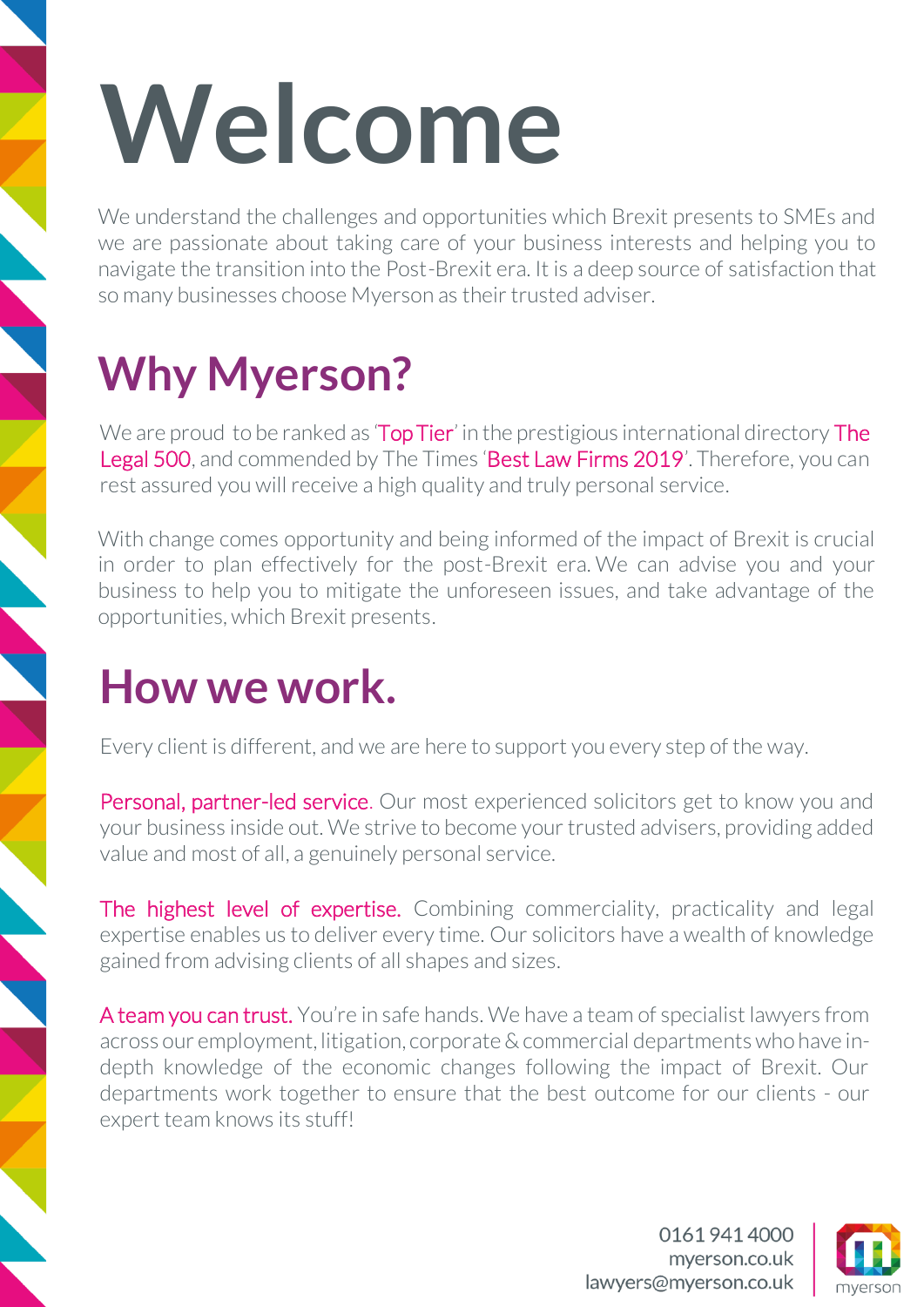# **Your Solicitors**



## **Terry Moore**

Senior Associate

**0161 941 4000 terry.moore@myerson.co.uk**



## **Suzanne Carr**

Senior Associate

**0161 941 4000 suzanne.carr@myerson.co.uk**



#### **Patrick Byrne**  Associate

**0161 941 4000 patrick.byrne@myerson.co.uk**

You can find out more about our Brexit Team by clicking [here.](https://www.myerson.co.uk/business/brexit)

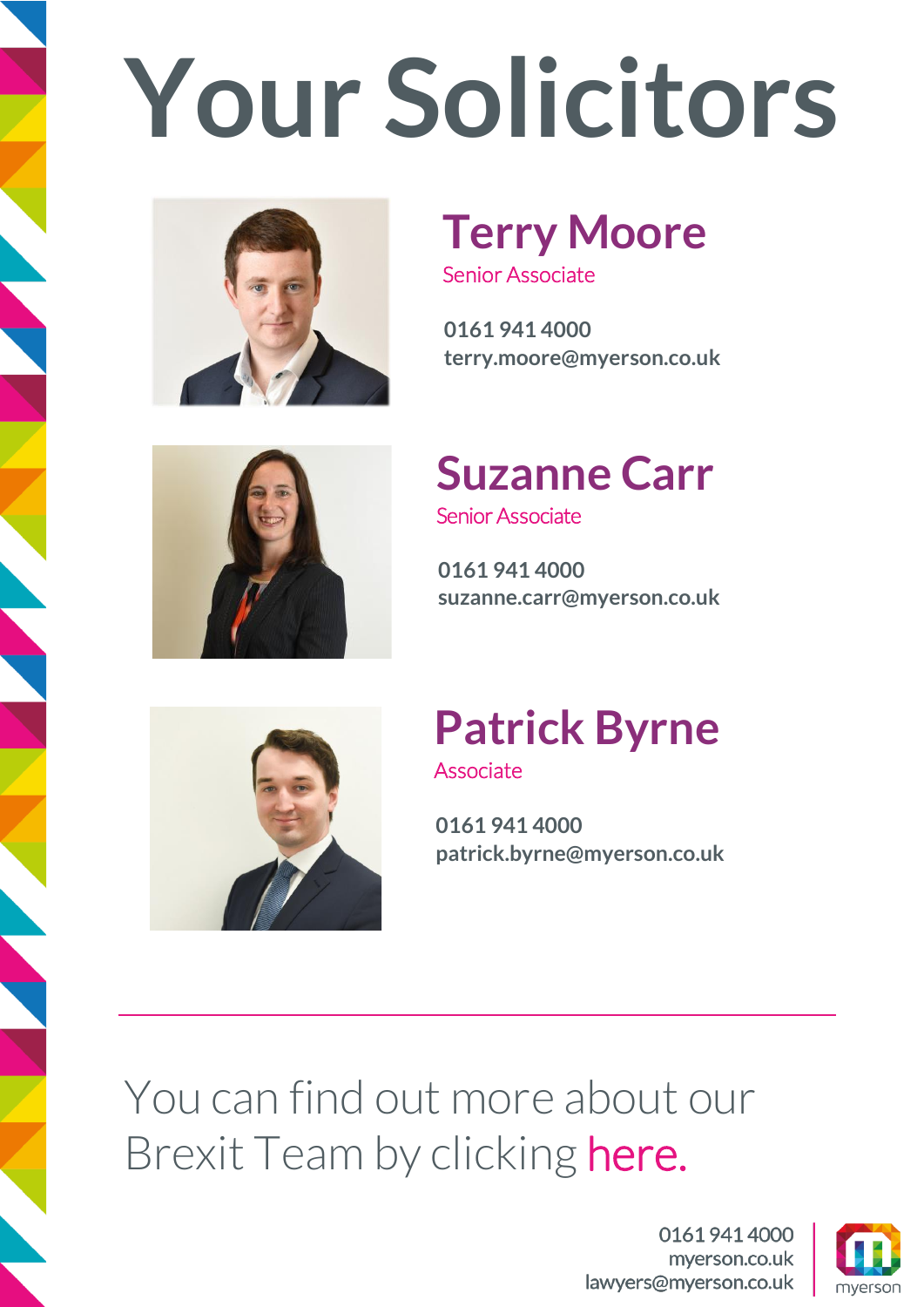## **Preparing for Brexit**

## **Prepare your business for the new rules that will apply from the 1 January 2021.**

The United Kingdom left the European Union (EU) on Friday 31 January 2020 (the Brexit Date). Following the Brexit Date, a transition period started, during which time the United Kingdom remains subject to the laws of the EU and remains a member of the EU single market and customs union (the Transition Period).

The Transition Period will come to an end on 31 December 2020, regardless of the outcome of the ongoing negotiations between the EU and the UK with regards to a new trade deal and other additional arrangements.



01619414000 myerson.co.uk lawyers@myerson.co.uk

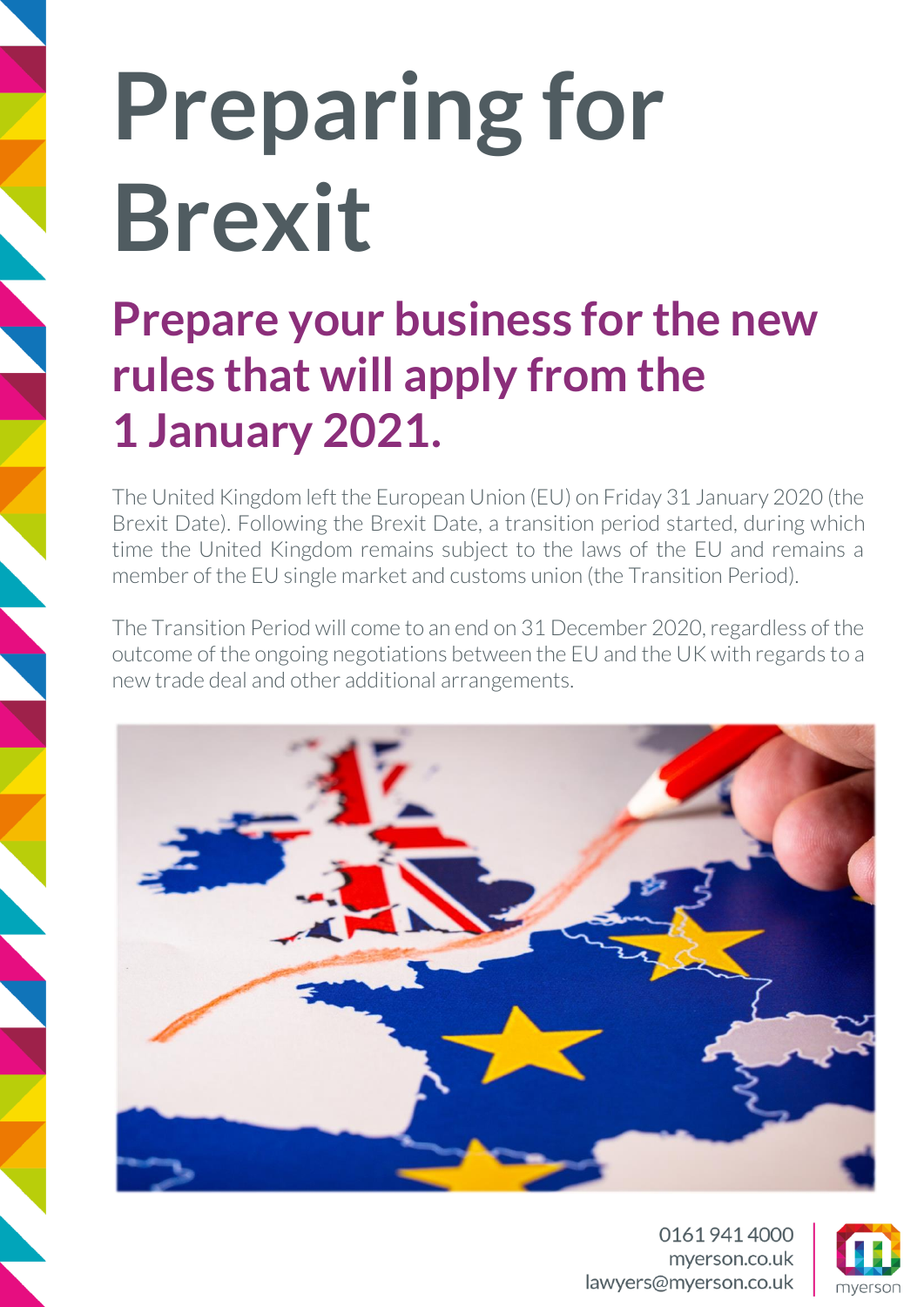## **Contents of this guide.**

This guide is intended to provide an overview to help your business prepare for Brexit. The guide includes:

- sections explaining the key implications of Brexit;
- guidance on steps your business needs to take to prepare for Brexit; and
- links to resources, tools and further information to help you prepare for Brexit from the end of the Transition Period.

In particular, this guide provides information and guidance about changes that will impact a large number of SMEs, including:

- importing/exporting goods and services;
- data protection and GDPR issues.
- intellectual property;
- contractual arrangements with your customers, clients and suppliers; and
- the impact on your workforce, including EU workers and employees.

The guide is intended to provide a summary of some of the key issues which your business may face.

If you would like to receive further advice on any particular issues (whether or not in this guide) which your business is facing. Please contact us:

#### Email: [lawyers@myerson.co.uk](mailto:lawyers@myerson.co.uk) Call: 0161 941 4000



01619414000 myerson.co.uk lawyers@myerson.co.uk

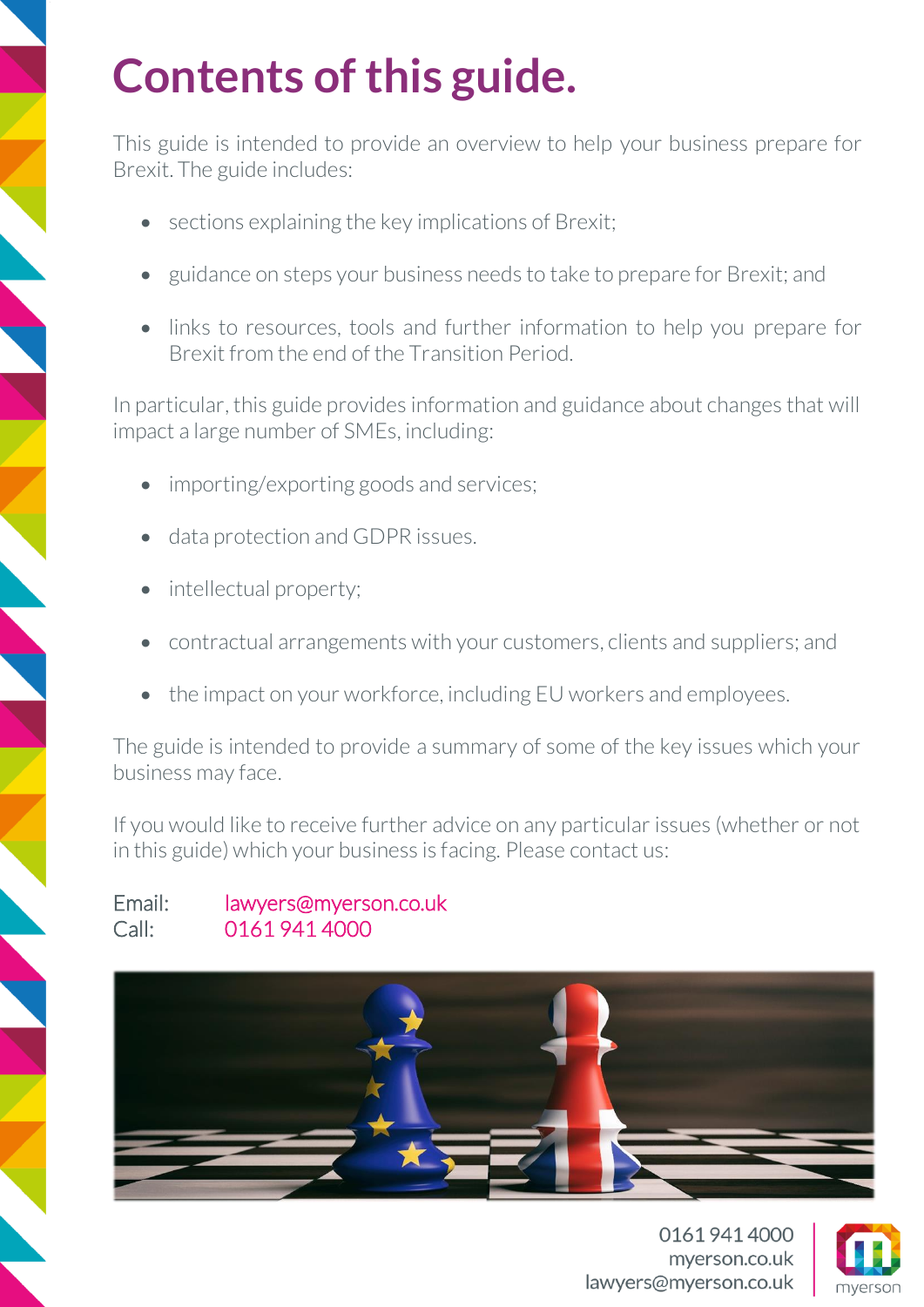## **What are the key considerations for SMEs as they prepare for Brexit?**

#### [Cashflow](mailto:lawyers@myerson.co.uk) and Economic Impact

With the impact of Covid-19, cashflow for many businesses has been stretched. Covid measures, including furlough and tax deferrals, are coming to an end or taking a different form and businesses are now being required to fund the full cost of employees, pay taxes due, and will soon start making repayments for any loans (Coronavirus Business Interruption Loans typically being repayable on an interest free basis for 12 months).

The economic consequences of Brexit are unclear and will depend to a large extent on whether the UK can negotiate a free trade agreement with the EU and/or with other key trading partners.

A free trade agreement with the EU may not be finalised when the Transition Period ends on 31 December 2020. Businesses therefore need to consider the impact of further economic uncertainty, including on cashflow, sales, collection of debtors and the ability to pay creditors.

#### ACTION 1:

Complete a cashflow forecast and budget.

It is crucial for business to plan for the possibility of an economic downturn. This includes ensuring that the business has cashflow forecasts, budgets and has factored in different eventualities in order to consider the worst-case scenarios. This will also help to guide the business as to whether further funding/borrowing may be required or whether other measures could and/or ought to be taken to help minimise the impact.

## **Does your business import or export goods?**

If your business imports or exports goods either as sales or in your supply chain, there are a number of factors to consider as the Transition Period comes to an end on 31 December 2020.

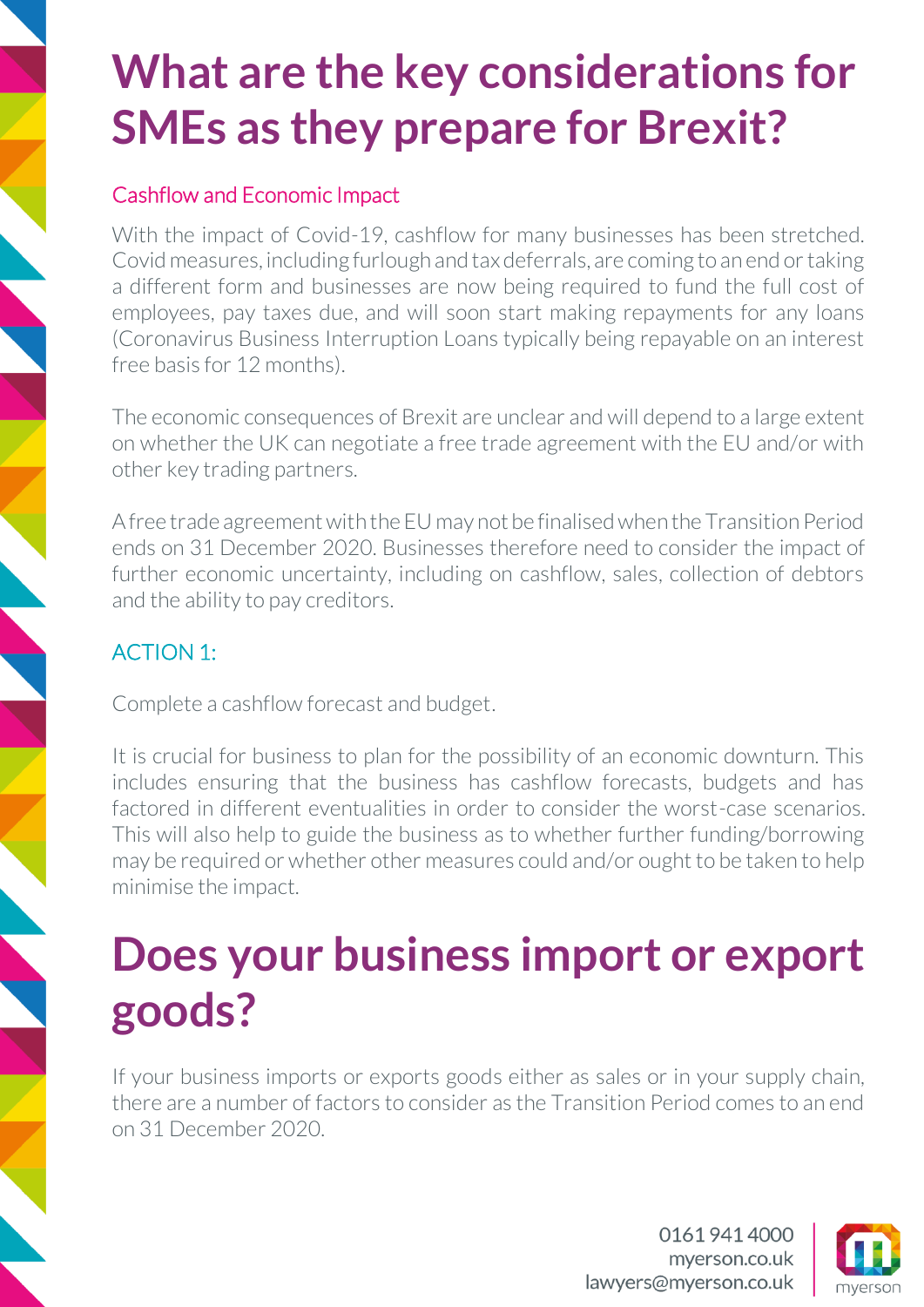Custom duties in the UK are a tax levied on imports. Currently, there are no tariffs on trade within the EU customs union, however unless the UK agrees a free trade deal with the EU, then customs duties will apply to trading of goods between the UK and the EU.

At present, the UK's trade with the rest of the world is subject to EU tariff rates. However, at the end of the Transition Period, the tariffs will change and will depend on any preferential trade agreements which the UK has negotiated with those countries.

It is likely these will differ from country to country or will be determined by the World Trade Organisation (WTO) if nothing specific has been agreed between the UK and the country in question, including with the EU.

It is also worth noting that the rate of tariffs depends on three elements:

- the type of goods (known as the 'commodity code');
- the country the goods are being imported into; and
- where they are judged to have 'originated' from.

The government has a helpful page and tool detailing commodity codes, duty and VAT rates here <https://www.gov.uk/trade-tariff>

## **Key steps all importers and exporters should take.**

#### ACTION 2:

Make sure the classification of your goods (tariff/commodity code) are correct.

- If you source raw materials from outside the UK, have you considered the cost and tariff which will apply from 1 January 2021?
- If you source raw materials inside the UK, you should check whether your supply chain is reliant on suppliers from outside the UK and, if so, what measures can be taken to ensure this doesn't adversely impact your business.
- If you sell your goods to overseas customers, including exporting goods into the EU, have you checked what tariffs, pricing and shipping will apply from 1 January 2021?

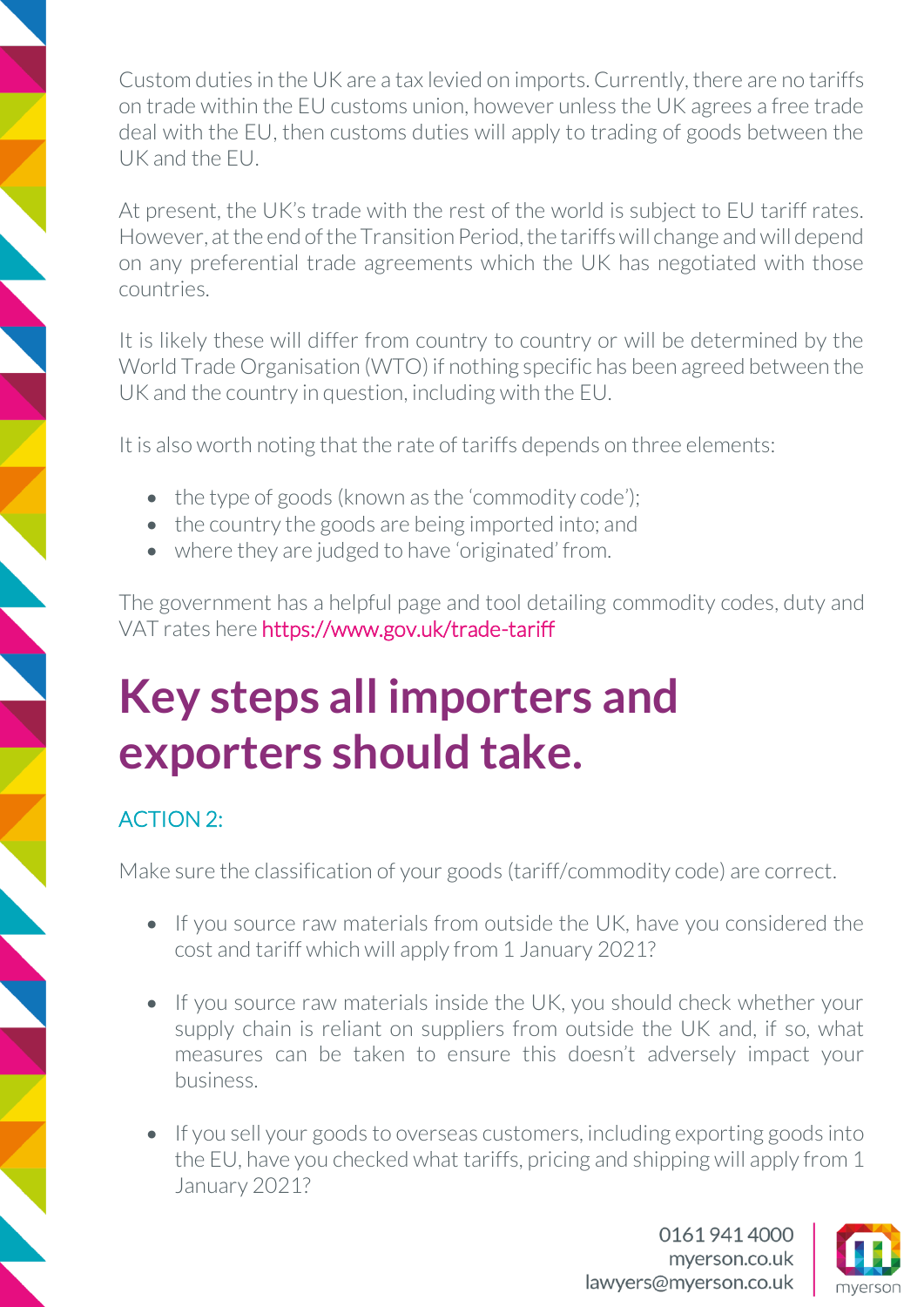#### ACTION 3:

Use the Government [Trade Tariff](https://www.gov.uk/trade-tariff) website to ensure you are aware of the commodity codes, duty and VAT rates for your goods.

#### ACTION 4:

Ask **HMRC for help to classify your goods** or find out how to obtain a legally binding decision on the commodity code to use for your goods. Apply for a Binding Tariff [Information decision](https://www.gov.uk/guidance/apply-for-a-binding-tariff-information-decision-notice-600#:~:text=A%20Binding%20Tariff%20Information%20(%20BTI,UK%20and%20EU%20customs%20administrations) by clicking here.

#### ACTION 5:

Ensure your company is registered for both imports and exports (Obtain an EORI number).

Does your company have an EORI number that starts with GB? From 1 January 2021, you will need an EORI number if you intend to trade goods between the UK and the EU.

You should ensure that you apply for your EORI number in advance of 1 January 2021. It normally takes up to a week to obtain an EORI number.

If your business will be making customs declarations or obtaining a customs decision in the EU, then your business will need an EU EORI number. You can obtain this from the customs authority in the EU country where you submit your first declaration or request your first decision.

#### ACTION 6:

If you already have an EORI number: from 1 January 2021, you will need an EORI number that starts with GB to move goods to or from the UK. Check your EORI number and apply for a new one if yours does not start with GB: <https://www.gov.uk/eori>



01619414000 mverson.co.uk lawyers@myerson.co.uk

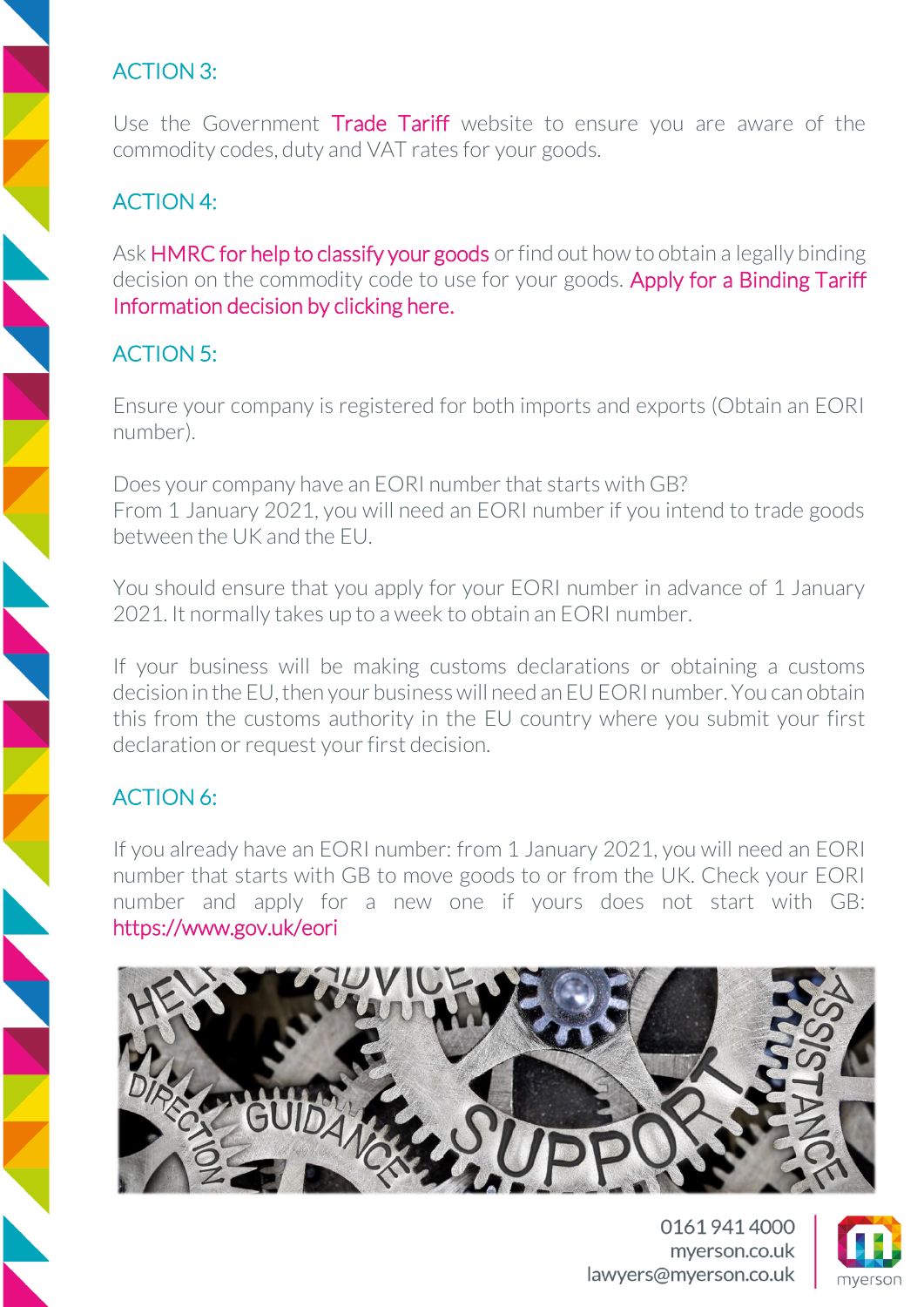#### ACTION 7:

Be ready for the new customs paperwork.

Regardless of whether a deal is reached between the UK & EU, import and export customs declarations with be required for the movement of goods as of 1 January 2021.

It is estimated that the number of customs declarations will increase from 50 million to 200 million.

Exporters should speak with their customs broker or import-export agent who acts on their behalf to secure the service they need from 1 January 2021 or look at setting up your business to make declarations internally. **Customs declarations for** [goods you bring or receive into the UK or EU](https://www.gov.uk/guidance/customs-declarations-for-goods-brought-into-the-eu) click here.

HMRC has made funding of £50 million available to enhance its Customs Grant Scheme. Since 29 July 2020, organisations have been able to apply for funding to reimburse several costs associated with increasing their capacity and enhancing their ability to complete customs declarations, ahead of the new rules from 1 January 2021. For further information about the [Customs Grant Scheme](https://www.customsintermediarygrant.co.uk/) click here.

#### ACTION 8:

Check the new UK tariff for imported goods.

From the 1 January 2021, the UK will apply a new tariff in respect of all imported goods. This UK Global Tariff (UKGT) will replace the EU's Common External Tariff, which will continue to apply until 1 January 2021.

The UK has already published the tariffs which apply to goods which will be imported into the UK when the UKGT takes effect on 1 January 2021.

The UKGT has removed a lot of tariffs on imports in anticipation to facilitate a smoother transition. Check the tariffs which apply to goods you import from the EU when the UKGT takes effect on the 1 January 2021: Check UK trade tariffs from 1 [January 2021.](https://www.gov.uk/check-tariffs-1-january-2021)

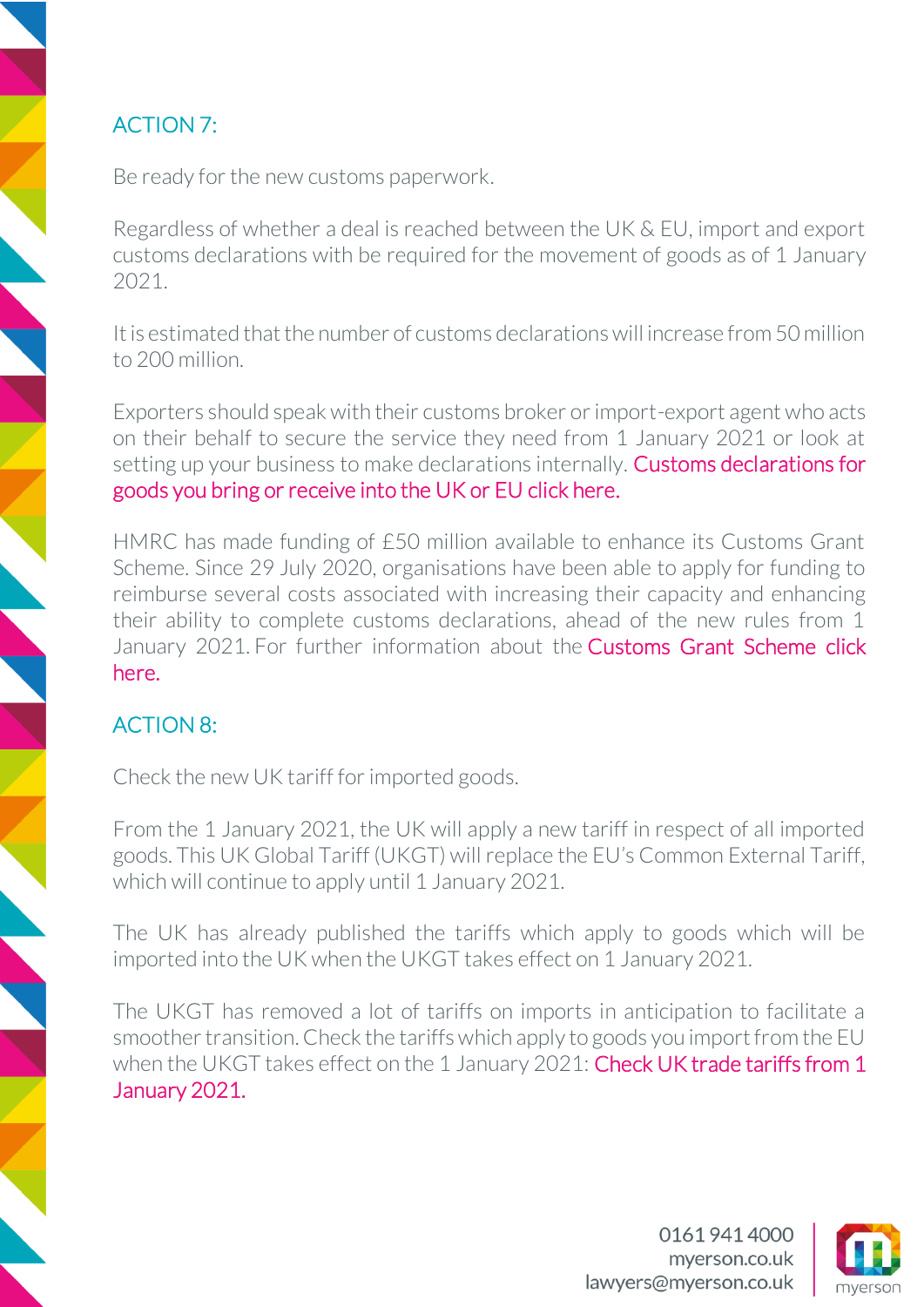## **Border delays and supply chain problems.**

From 1 January 2021, the increase in border checks and additional controls over product standards/safety regulations will risk delays in the import/export of goods. Businesses will need to plan carefully to minimise the impact of this on its supply chain and contractual obligations.

In June 2020, the Government announced that it would phase in its own checks on goods over the course of 2021 in order to facilitate a smoother transition on imports.

However, the EU has not reciprocated on this and remains insistent that it will implement full checks on UK exports.

#### ACTION 9:

Discuss supply chain issues with your suppliers and customers and put into place a contingency plan if there are concerns regarding the impact of possible border delays.

Review your contracts, in particular any supply or purchasing terms, in light of the possible issues, to ensure it is clear who is responsible for delays, compliance and to ensure your business is not likely to be in breach of any service level agreements or guaranteed lead times.

## **Data protection and GDPR in a post Brexit world.**

After the Transition Period ends on 31 December 2020, the Data Protection Act 2018 (which implemented the GDPR into UK law) will remain in force and, accordingly, from most practical perspectives, GDPR will continue to apply, subject to certain changes implemented by legislation passed by the UK Government last year.

One area which will be affected by Brexit is overseas transfers of personal data between the UK and the EEA.

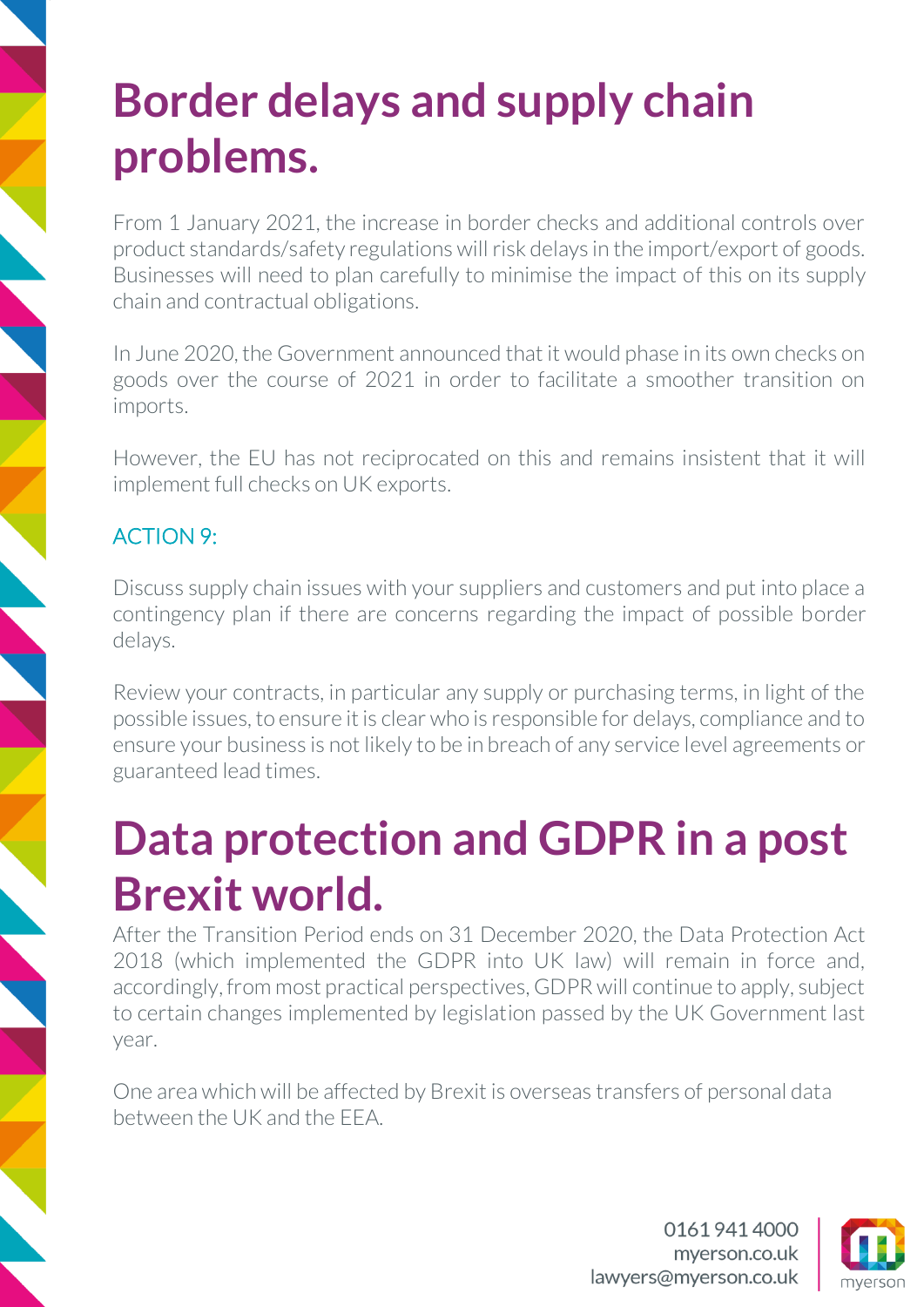After the transition, the UK will be deemed to be a "third country" until such time as the EU makes an adequacy decision regarding the UK. Whilst it is hoped that an adequacy decision will be forthcoming, until this happens, the rules which restrict transfers of personal data outside of the EEA will apply and the transfer of personal data from the EEA to the UK will therefore only be allowed if 'appropriate safeguards' are in place or a specific derogation applies.

Such safeguards include Standard Contractual Clauses (SCCs). SCCs must follow the format which has been approved by the European Commission. It should be noted however that the SCCs are only intended for use between data controllers (and not between controllers and processors at the time of this guide) and care should therefore be taken to ensure that your business is compliant in adopting appropriate safeguards.

The UK Government has stated that transfers of personal data from the UK to the EEA will not be restricted, and this is the position currently cited by the Information Commissioner's Office (ICO), so it is not currently anticipated that this will problematic.

The ICO has published a checklist of steps which businesses should take to start preparing for data protection compliance in the event of a no-deal, for further information [visit the ICO website here.](https://ico.org.uk/for-organisations/data-protection-at-the-end-of-the-transition-period/)

The Government has also produced guidance on using personal data after Brexit, [available here.](https://www.gov.uk/guidance/using-personal-data-after-brexit)

#### ACTION 10:

If your business receives personal data from countries in the EEA, you should carefully consider how this will be impacted by Brexit and ensure that you have put into place the appropriate SCCs or you are able to rely on another derogation in order to ensure compliance with the provisions of GDPR which restrict personal data transfers outside of the EEA.

## **Brexit and IP – how can you protect your intellectual property?**

The UK government has provided some certainty to businesses that upon expiry of the Transition Period, the legal provisions relating UK intellectual property (IP) rights will remain the same or substantially similar. This is because many of the laws governing IP rights in the UK are derived from domestic legislation.

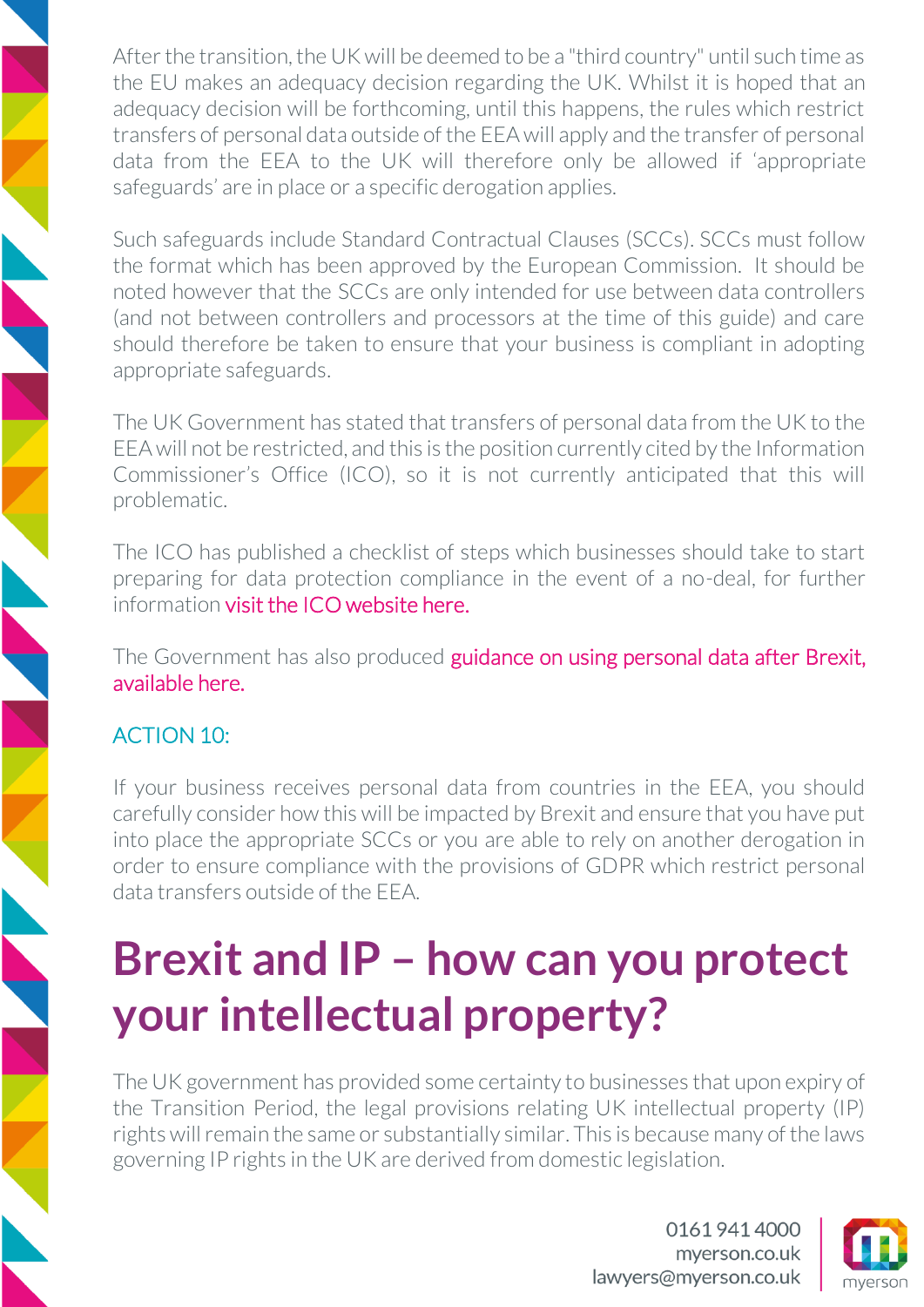Notwithstanding this, there will be some consequences for IP in the UK stemming from the UK's departure from the EU. Of particular importance is the fact that EU trademarks and community registered designs will cease to cover the UK – instead the UK will automatically create new comparable rights to fill this gap in protection.

Businesses should also be aware that where EU trademark applications have not been registered by 31 December 2020, applicants will have 9 months to apply for comparable UK trademarks and claim priority from the pending EU trademark.

One of the areas in which significant divergence may be felt between the EU legislative framework and the UK legislative framework is around the Digital Copyright Directive as the UK government has stated it will not proceed with implementation of this into UK law. The directive has been viewed as one of the most significant changes to copyright laws in the last 20 years and consequently highly controversial.

#### ACTION 11:

1. Identify the UK trademarks which have been automatically created following the end of the Transition Period to fill the gap where EU trademarks would normally have provided UK protection. Update your records accordingly.

2. Plan to make UK trademark filings and claim priority for any EU trademark applications which may be pending when the Transition Period ends.

### **Contracts.**

Some provisions in your existing contracts may no longer be relevant post-Brexit or may raise legal or practical questions in the future.

Furthermore, if your contracts (for example, terms of business, sale of goods and employment contracts) make reference to the UK being a member state of the EU of rely on EU regulation, contain EU focused dispute resolution procedures or contain terms governing personal data transfers, they may need updating.

As mentioned above, you should also be careful about service level agreements (SLAs) and key performance indicators (KPIs) on supply arrangements and projects, particularly if there is a possibility of delays or problems with your supply chain (whether goods or services) following the end of the Transition Period.

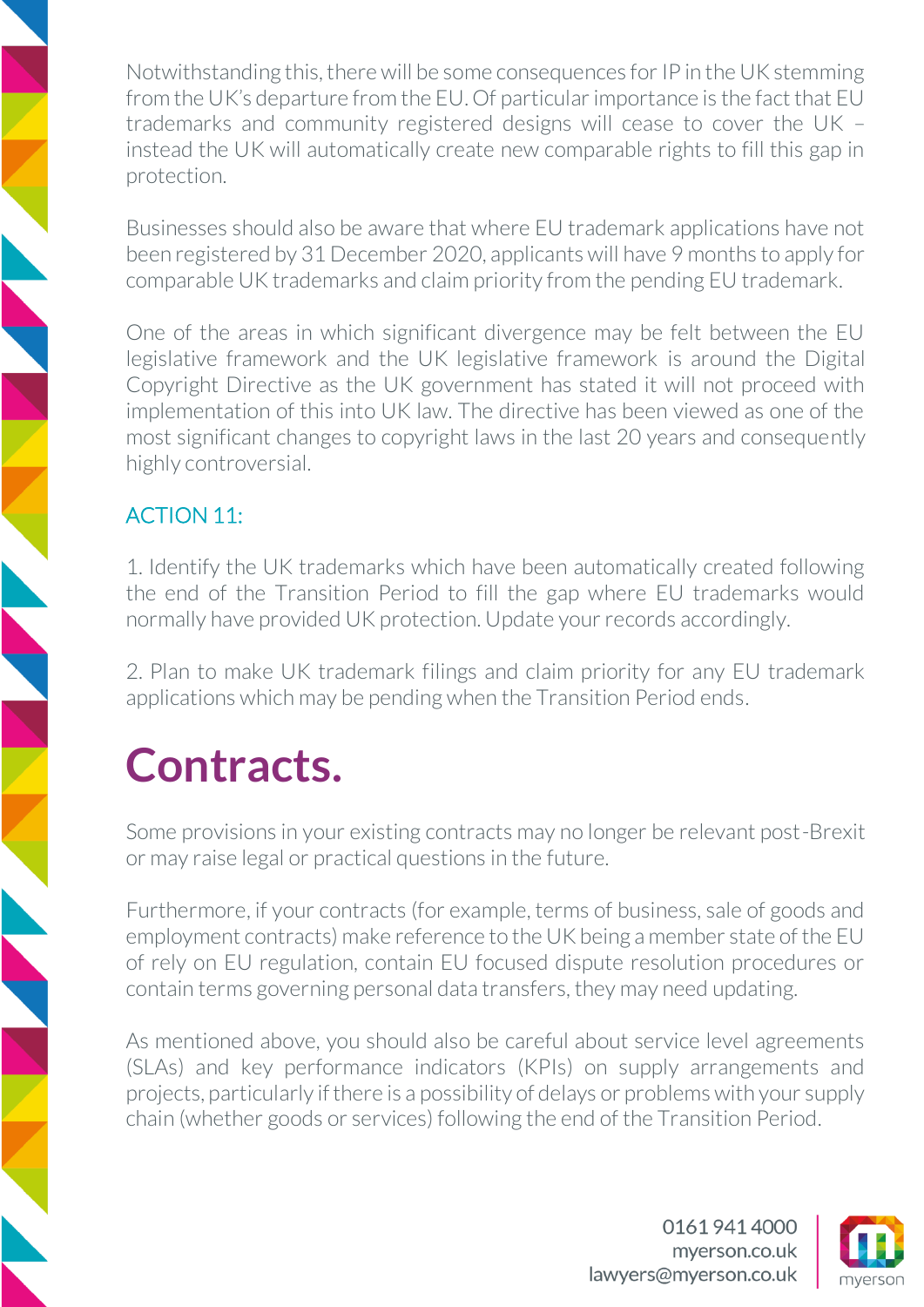#### ACTION 12:

Review your standard terms and conditions/precedent contracts in order to determine whether changes are needed.

Review your existing contracts in order to ascertain whether Brexit heightens any risks of non-compliance or breach, and whether any steps can be taken to mitigate those risks.

## **Brexit impact on your workforce**

The expiry of the Transition Period on 31 December 2020 will bring an end to the freedom of movement rights currently enjoyed by EU citizens. This will have a clear impact on UK businesses employing EU workers who must familiarise themselves with the new visa requirements.

#### The EU Settlement Scheme.

EU, EEA and Swiss nationals, and their families, who are living and working in the UK before 31 December 2020, and who wish to remain, must have the relevant permissions to remain from 1 January 2020 onwards.

They can ensure this by applying to the EU Settlement Scheme, which will either grant them permanent settled status or pre-settled status, depending upon on how long they have lived in the UK. The deadline for applications is 30 June 2021 (until this date, a passport, national identity card or biometric residence document can still be used to establish a right to live and work).

#### ACTION 13:

Existing employees of UK businesses who are EU nationals and who wish to stay should apply for settled status as soon as possible. For more details on the EU settlement scheme and what employers can do to help their EU workers, please see [our Settle Status Guide here.](https://www.myerson.co.uk/assets/Downloads/Guide-Brexit-Settled-Status.pdf) 

#### The New Immigration System.

EU, EEA and Swiss nationals, and their families, who arrive in the UK to live or work from 1 January 2020 onwards, will need to obtain a visa under the new pointsbased immigration system before entering the UK. Provided they pass a new set of rules around skills, qualifications and salaries, the new system offers visas to three categories of worker: (1) skilled workers; (2) highly skilled scientists, researchers and mathematicians; and (3) international university students and graduates.

> 01619414000 myerson.co.uk lawyers@myerson.co.uk

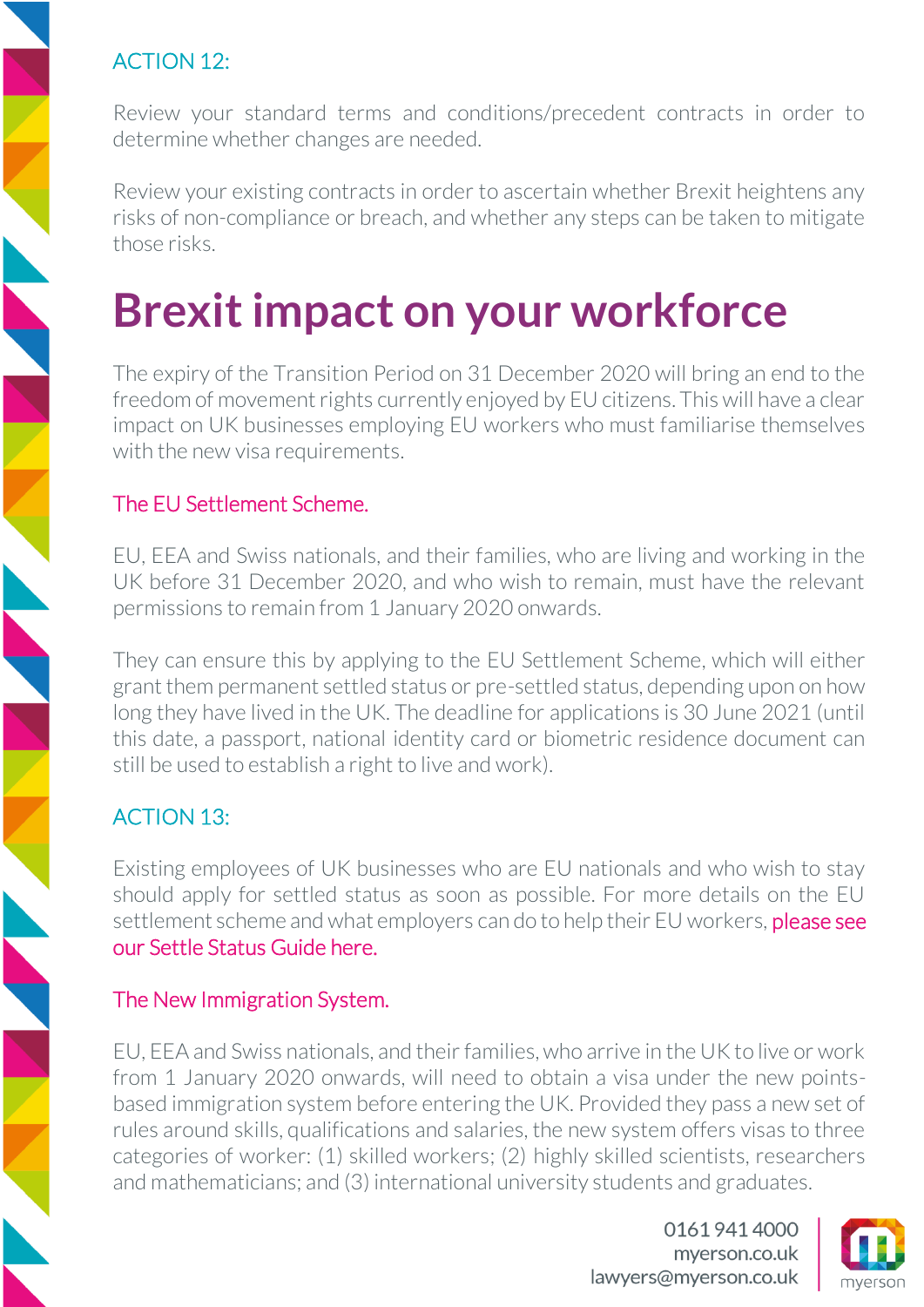#### ACTION 14:

Employers who plan to use EU workers in their UK operations from 1 January 2020 will need to apply for a sponsorship licence under the new immigration rules and ensure that the position they wish to fill qualifies for a visa under the new system. For more information, [review our Immigration Guide here.](https://www.myerson.co.uk/assets/Downloads/Guide-Brexit-New-UK-Immigration-System.pdf)

In addition, employers that operate in EU countries and who rely on migrating UK workers will also be impacted by the end of freedom of movement. Most EU countries have an equivalent to the Settlement Scheme which may be available to such workers. Otherwise, employers will need to take specialist advice on the new immigration systems that EU countries implement from 1 January 2020.

#### ACTION 15:

Do you employ UK nationals living in the EU/EEA/Switzerland? If so, please note this [government guidance for living in Europe here.](https://www.gov.uk/guidance/living-in-europe)

If you have UK staff that travel to EU counties on business trips, additional permissions may be required. For further government guidance on travel and visa [requirements for the EU visit the government website here.](https://www.gov.uk/visit-europe-1-january-2021)

## **In Summary**

There are a number of issues which your business will need to consider as the UK nears a formal exit from the EU.

Note that there may also be tax implications which your business should be aware of and we would recommend that you speak with your accountants or tax advisers to ascertain the impact of these.

This guide highlights some of the key considerations you need to take into account, however further advice should be taken on these areas in order to ensure your business is compliant and the risks are minimised.

Please get in touch if you wish to receive guidance and advice that is specific to your business and your circumstances.